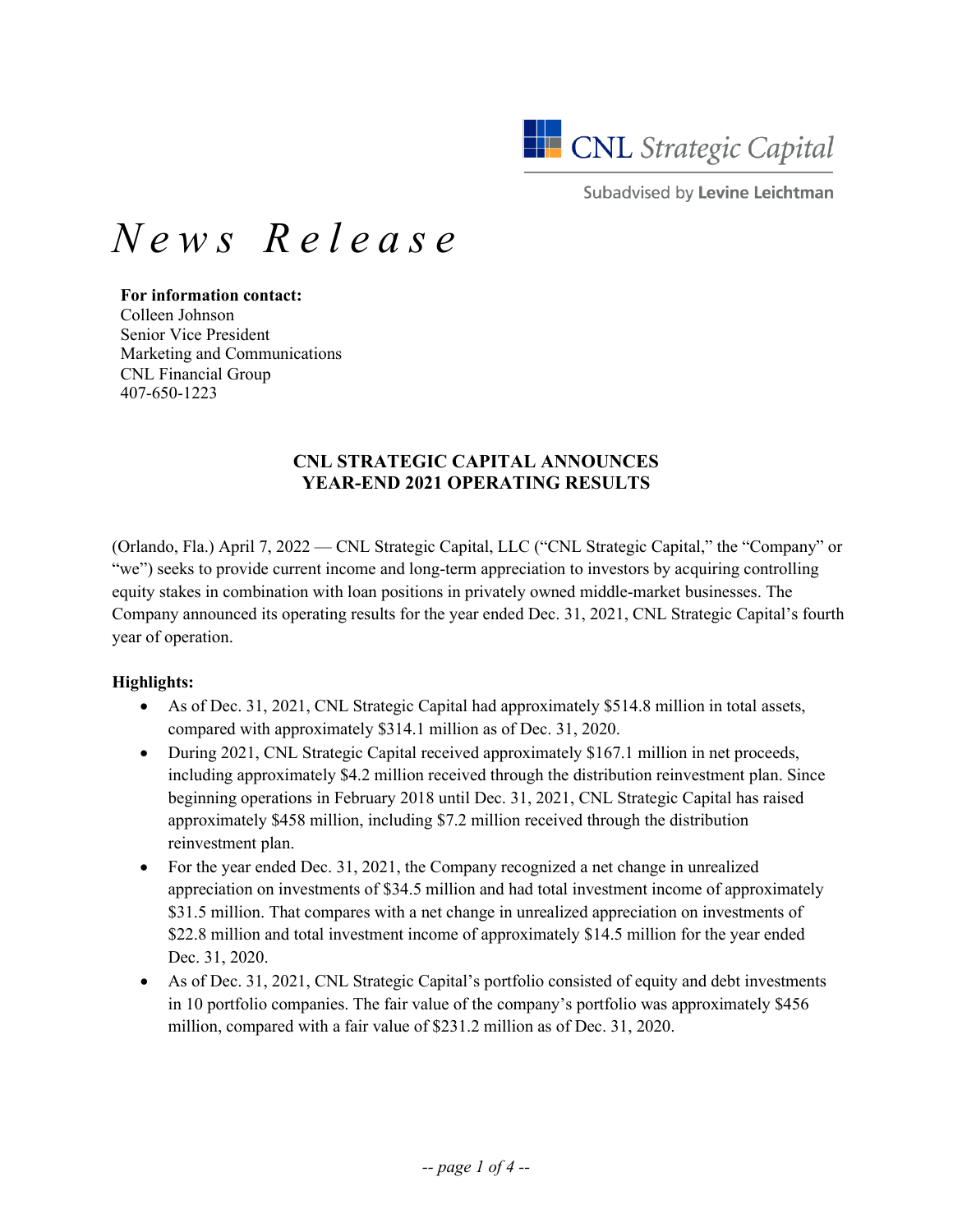Cash distributions net of distributions reinvested during the periods presented were funded from the following sources:

|                                                                                                       | Year Ended Dec. 31, |             |                                                                                  |      |           |                                                                                |
|-------------------------------------------------------------------------------------------------------|---------------------|-------------|----------------------------------------------------------------------------------|------|-----------|--------------------------------------------------------------------------------|
|                                                                                                       | 2021                |             |                                                                                  | 2020 |           |                                                                                |
|                                                                                                       |                     | Amount      | $%$ of Cash<br><b>Distributions Net</b><br>of Distributions<br><b>Reinvested</b> |      | Amount    | % of Cash<br><b>Distributions Net</b><br>of Distributions<br><b>Reinvested</b> |
| Net investment income before expense support<br>(reimbursement)                                       | \$                  | 11,923,769  | 107.8%                                                                           | S    | 4,191,999 | 54.5 %                                                                         |
| Expense support (reimbursement)                                                                       |                     | (1,830,920) | $(16.5)\%$                                                                       |      | 3,301,473 | 43.0 %                                                                         |
| Net investment income                                                                                 |                     | 10,092,849  | 91.3 %                                                                           |      | 7,493,472 | 97.5%                                                                          |
| Cash distributions net of distributions reinvested in<br>excess of net investment income <sup>1</sup> |                     | 967,436     | $8.7\%$                                                                          |      | 195,334   | $2.5\%$                                                                        |
| Cash distributions net of distributions reinvested <sup>2</sup>                                       |                     | 11,060,285  | $100.0\%$                                                                        |      | 7,688,806 | 100.0%                                                                         |

Sources of declared distributions on a GAAP basis:

|                                                               | Year Ended Dec. 31. |            |                                                      |      |           |                                                      |
|---------------------------------------------------------------|---------------------|------------|------------------------------------------------------|------|-----------|------------------------------------------------------|
|                                                               | 2021                |            |                                                      | 2020 |           |                                                      |
|                                                               |                     | Amount     | % of Cash<br><b>Distributions</b><br><b>Declared</b> |      | Amount    | % of Cash<br><b>Distributions</b><br><b>Declared</b> |
| Net investment income <sup>3</sup>                            |                     | 10,092,849 | $65.2\%$ \$                                          |      | 7,493,472 | 75.5 %                                               |
| Distributions in excess of net investment income <sup>1</sup> |                     | 5,396,235  | 34.8%                                                |      | 2.435.881 | 24.5 %                                               |
| Total distributions declared                                  |                     | 15,489,084 | $100.0\%$                                            |      | 9.929.353 | $100.0\%$                                            |

Total investment return based on net asset value (NAV) after incentive fees per share for the year ended Dec. 31, 2021: 4

| Class FA | $\sim$ 1<br>Class A | Class T | Class D | Class 1  | Class S |
|----------|---------------------|---------|---------|----------|---------|
| 12.9%    | 11.5%               | 10.6%   | 11.6%   | $11.8\%$ | 13.5%   |

*(These returns are prior to any applicable sales load and assume shareholders reinvested their distributions. These are not actual shareholder returns. Actual returns may vary materially.)*

Cumulative total investment return based on NAV after sales fees since inception and through the year ended Dec. 31, 2021: 4

| $\sim$ 1<br>T.<br>Lass.<br>н<br>А | $\sim$<br>Class A | $\sim$<br>m<br>Class | $\sim$<br>$\cup$ lass D | $\sim$<br>Class | $\sim$<br>Class S |
|-----------------------------------|-------------------|----------------------|-------------------------|-----------------|-------------------|
| $\sim$<br>$7\%$<br>43.7           | 33.4%             | 32.2%                | 38.9%                   | 47<br>$.4\%$    | 23.6%             |

*(These returns are prior to any applicable sales load and assume shareholders reinvested their distributions. These are not actual shareholder returns. Actual returns may vary materially.)*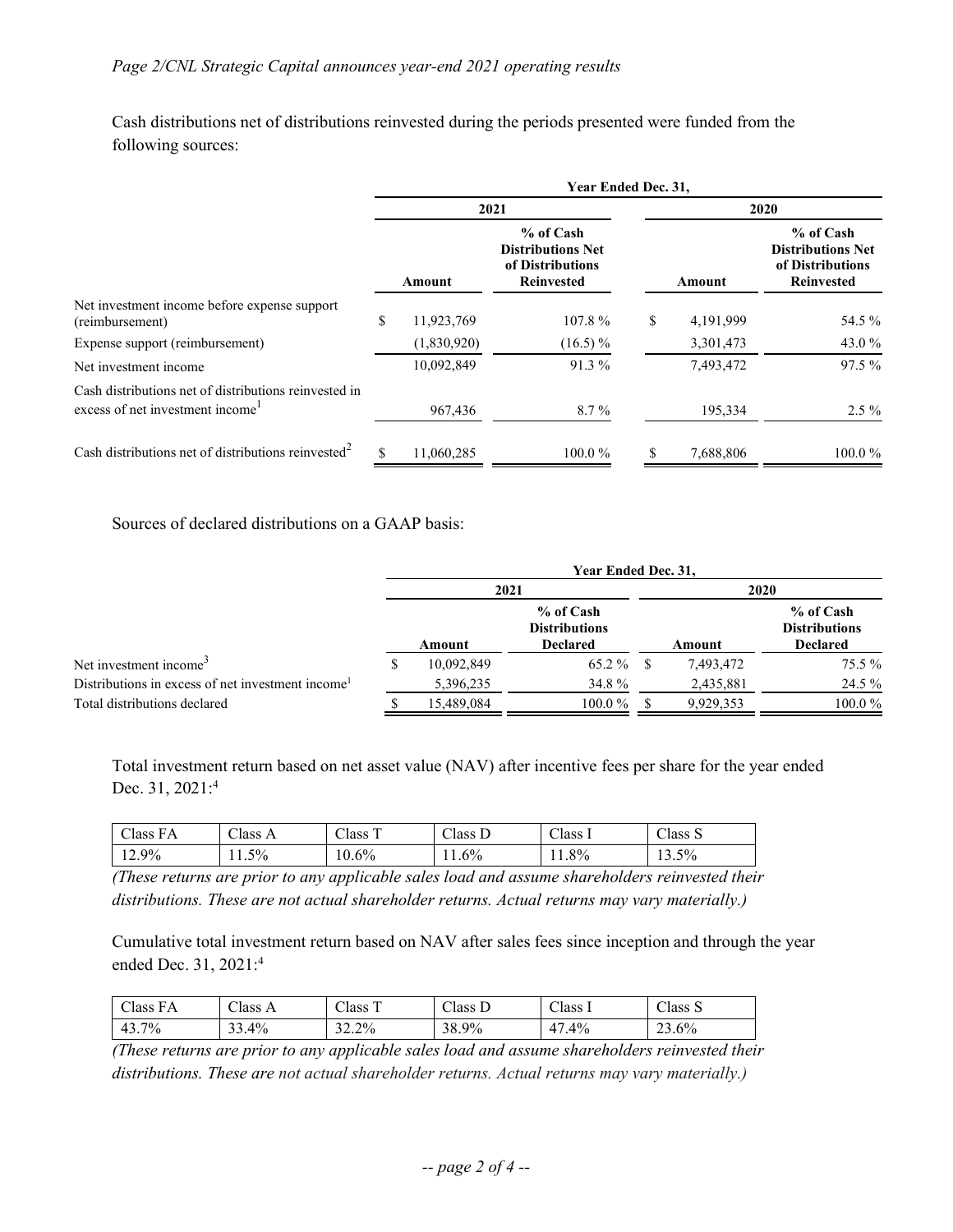<sup>1</sup> Consists of distributions made from offering proceeds for the periods presented. <sup>2</sup>For the year ended *Dec. 31, 2021, and 2020, excludes \$4,428,799 and \$2,240,547, respectively, of distributions reinvested pursuant to our distribution reinvestment plan. 3Net investment income includes expense support from the Manager and Sub-Manager. During the year ended Dec. 31, 2021, the Company accrued expense support reimbursement of \$1,830,920 and accrued expense support receivable of \$3,301,473 during the year ended Dec. 31, 2020. 4This is not shareholder returns. Total investment return is calculated for each share class as the change in the net asset value for such share class during the period and assuming all distributions are reinvested. Amounts are not annualized and are not representative of total return as calculated for purposes of the total return incentive fee. Since there is no public market for the Company's shares, terminal market value per share is assumed to be equal to net asset value per share on the last day of the period presented. The Company's performance changes over time and currently may be different than that shown above. Past performance is no guarantee of future results. Investment performance is presented without regard to sales load that may be incurred by shareholders in the purchase of the Company's shares.* 

# **About CNL Strategic Capital**

CNL Strategic Capital is a publicly registered, non-traded limited liability Company that seeks to provide current income and long-term appreciation to individuals by acquiring controlling equity stakes in combination with loan positions in durable and growing middle-market businesses. The Company is externally managed by CNL Strategic Capital Management, LLC and Levine Leichtman Strategic Capital, LLC (LLSC). For additional information, please visit [cnlstrategiccapital.com.](http://www.cnlstrategiccapital.com/)

## **About CNL Financial Group**

CNL Financial Group (CNL) is a private investment management firm providing real estate and alternative investments. Since inception in 1973, CNL and/or its affiliates have formed or acquired companies with more than \$34 billion in assets. CNL is headquartered in Orlando, Florida. For more information, visit [cnl.com.](http://www.cnl.com/) 

## **About Levine Leichtman Strategic Capital**

LLSC is an affiliate of Levine Leichtman Capital Partners, LLC (LLCP), a middle-market private equity firm with a 38-year track record of investing across various targeted sectors, including franchising, business services, education and engineered products. LLCP utilizes a differentiated Structured Private Equity investment strategy, combining debt and equity capital investments in portfolio companies. This unique structure provides a less dilutive solution for management teams and entrepreneurs, while delivering growth and income with a significantly lower risk profile.

LLCP's global team of dedicated investment professionals is led by nine partners who have worked together for an average of 18 years. Since inception, LLCP has managed approximately \$12.9 billion of institutional capital across 15 investment funds and has invested in over 100 portfolio companies. LLCP currently manages \$9.2 billion of assets and has offices in Los Angeles, New York, Chicago, Charlotte, Miami, London, Stockholm and The Hague and Frankfurt. For additional information, please visit [llcp.com.](http://www.llcp.com/)

*The information in this press release may include "forward-looking statements." These statements are based on the beliefs and assumptions of CNL Strategic Capital's management and on the information currently available to management at the time of such statements. Forward-looking statements generally can be identified by the words "believes," "expects," "intends," "plans," "estimates" or similar expressions that indicate future events. Forward-looking statements are subject to substantial risks and*